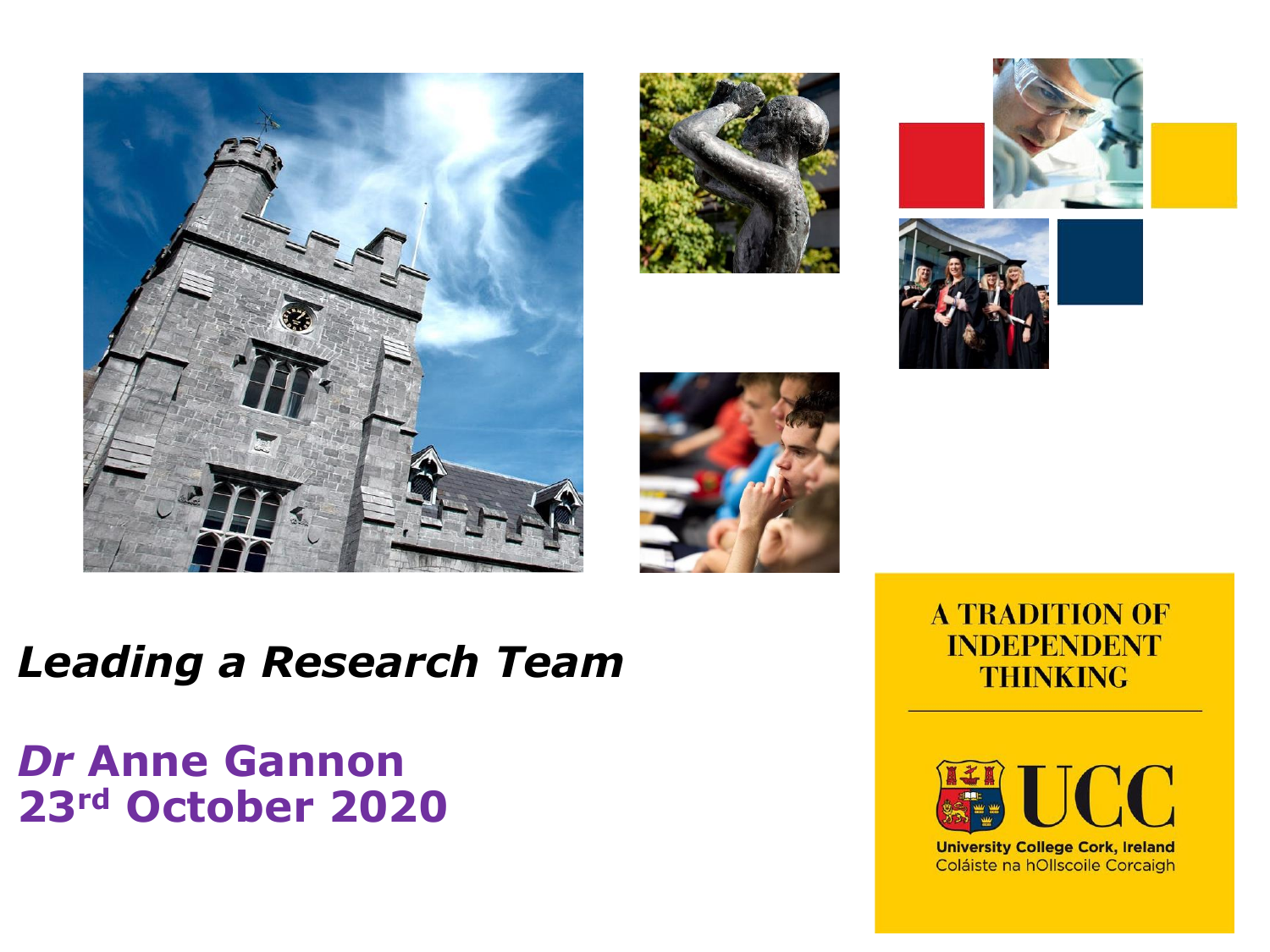## **Session Objectives**

- •To explore what leadership is
- •To identify what make leaders effective
- •To reflect and gain some insight into our own leadership style and approach



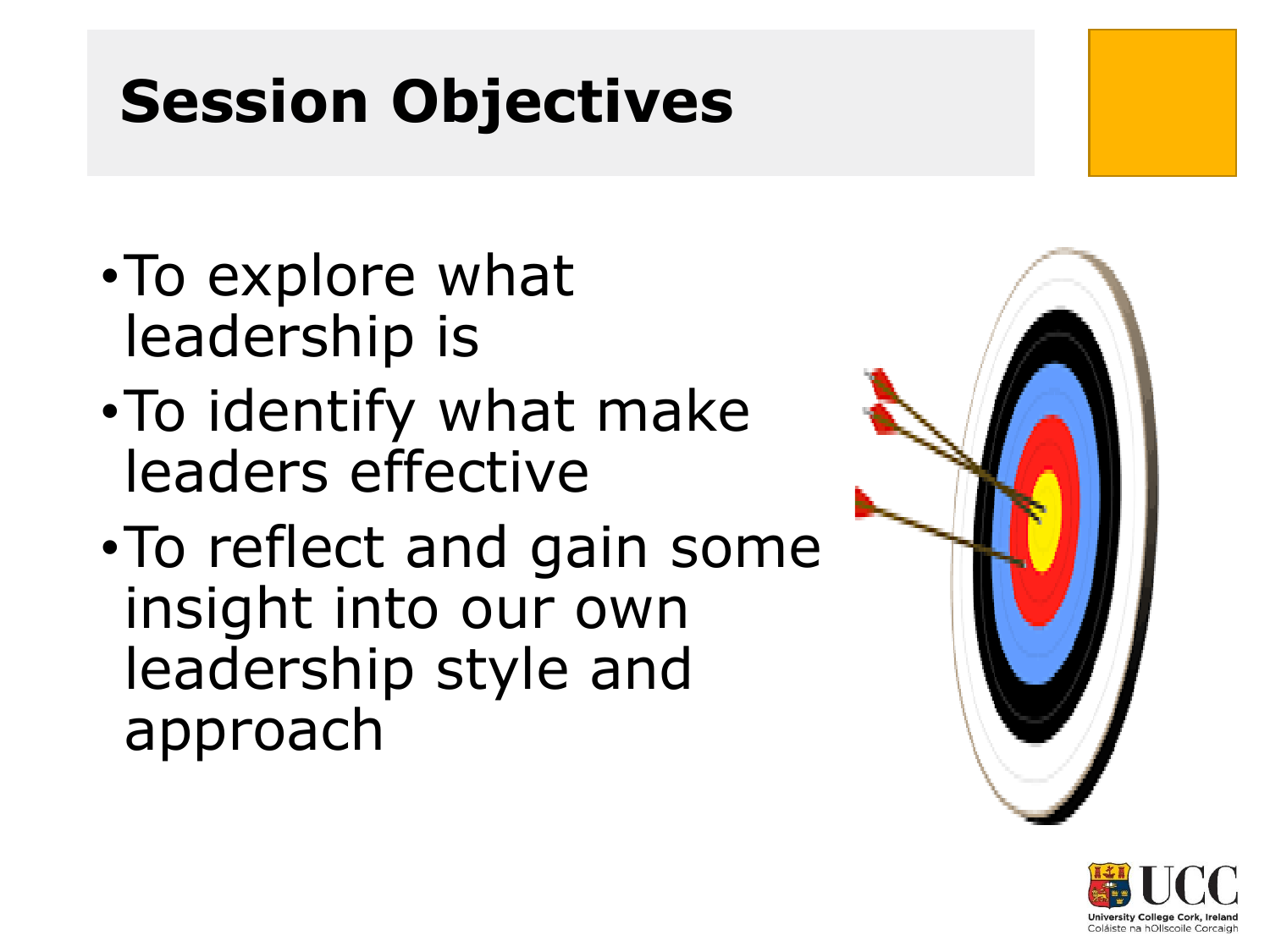## **Introductions and reflection**

- •What is your name and where do you work?
- In one word, what does leadership mean to you?



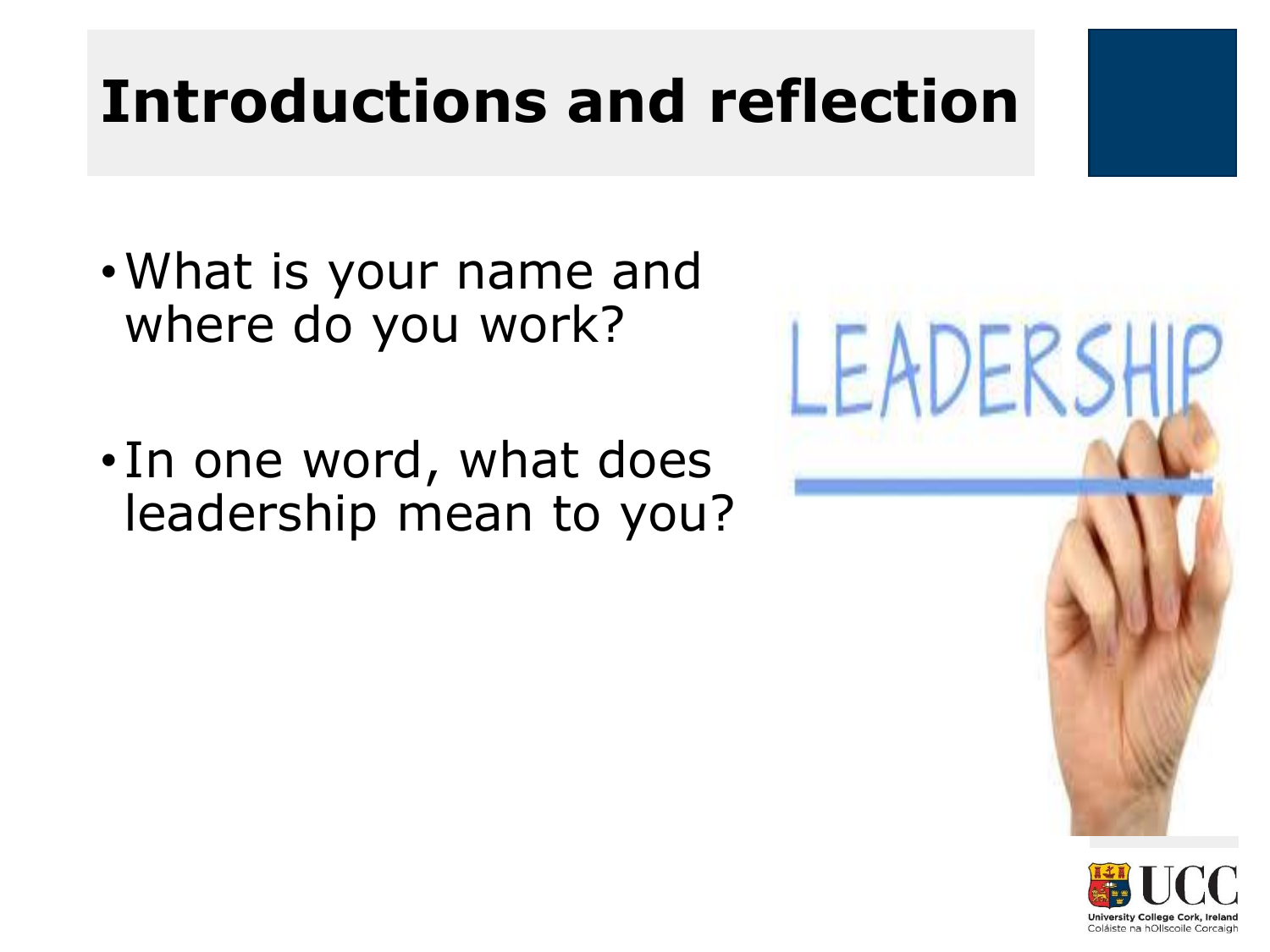## **What is Leadership?**



Leadership is a process of social influence, which maximises the efforts of others, towards achievement of a goal (Kruse,K. 2013)

Leadership is the ability to influence others, with or without authority (DeLisle,P. 2019)

A leader today is someone who creates an environment that other people choose to join and do their best in. (Erickson,T. 2019)

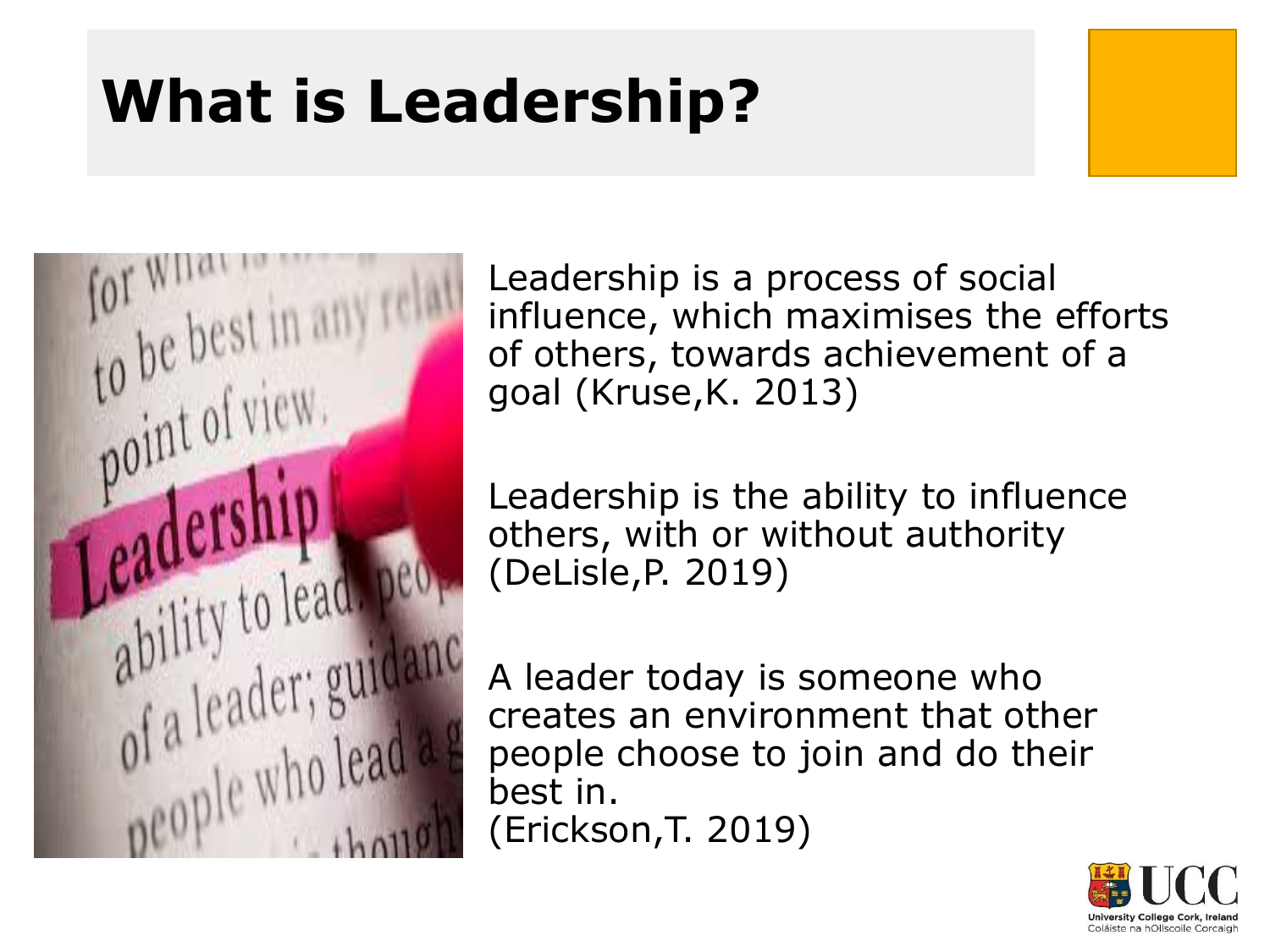## **What is Management?**

'Management is a set of processes that can keep a complicated system of people and technology running smoothly'

**John Kotter (1996)**



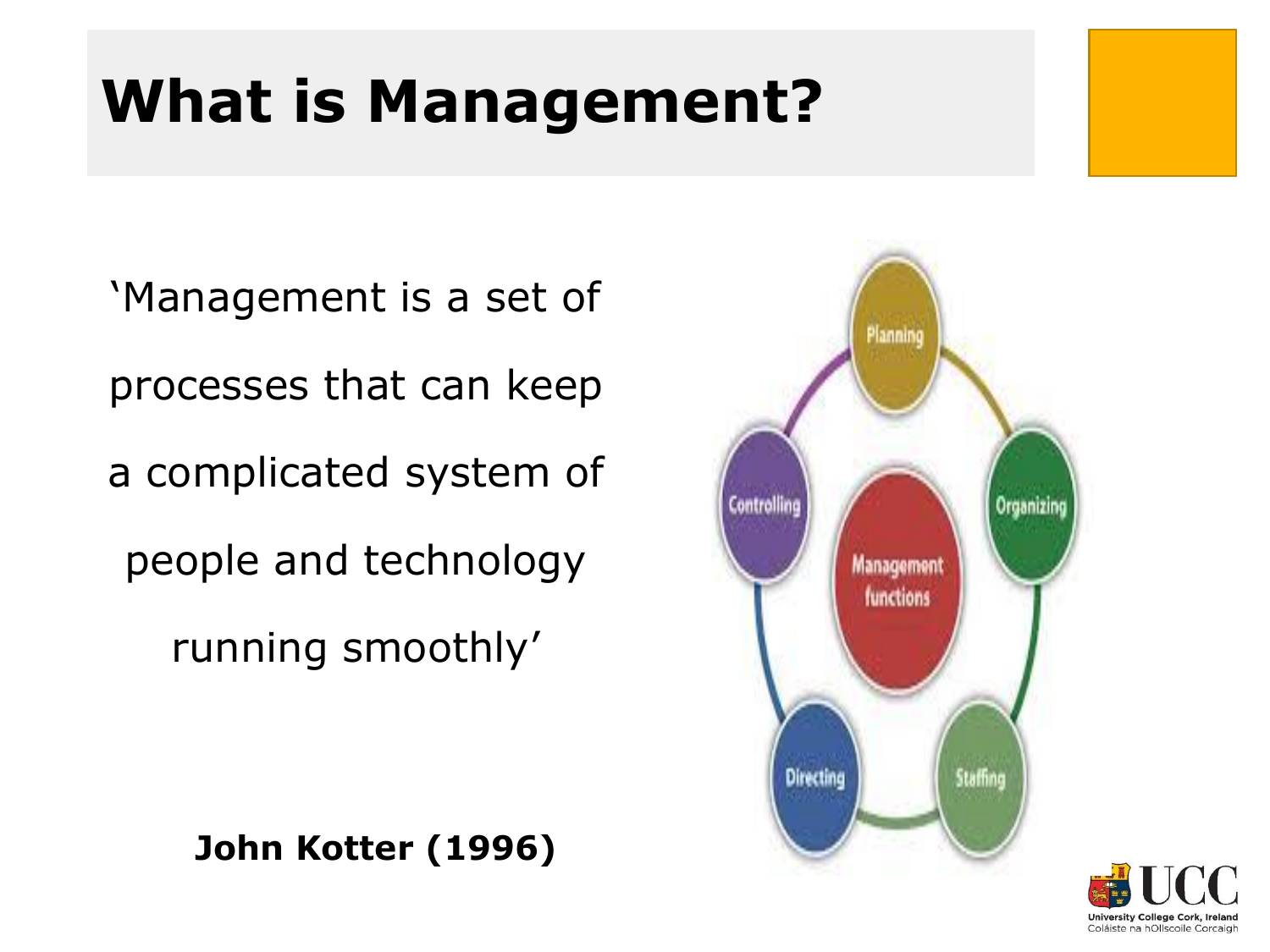### **Leadership & Management**

**Both management and leadership are essential** for an organisation to run effectively

Ultimately the role of **leadership** is to create a vision and encourage widespread support, while **management** is required to actually turn that vision into a reality

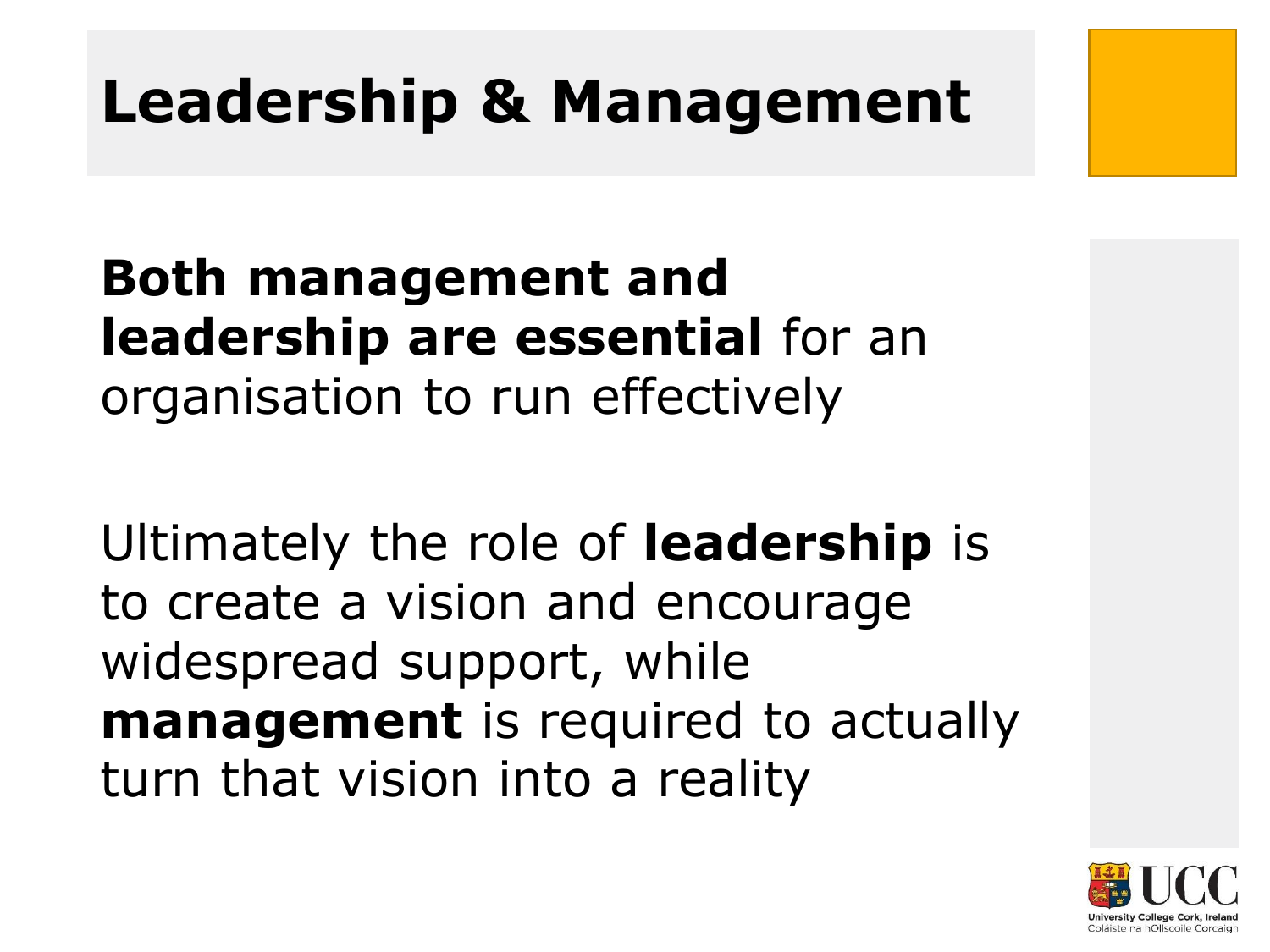## **Hard Skills & Soft Skills**



**University College Corl** Coláiste na hOllscoile Corcaigh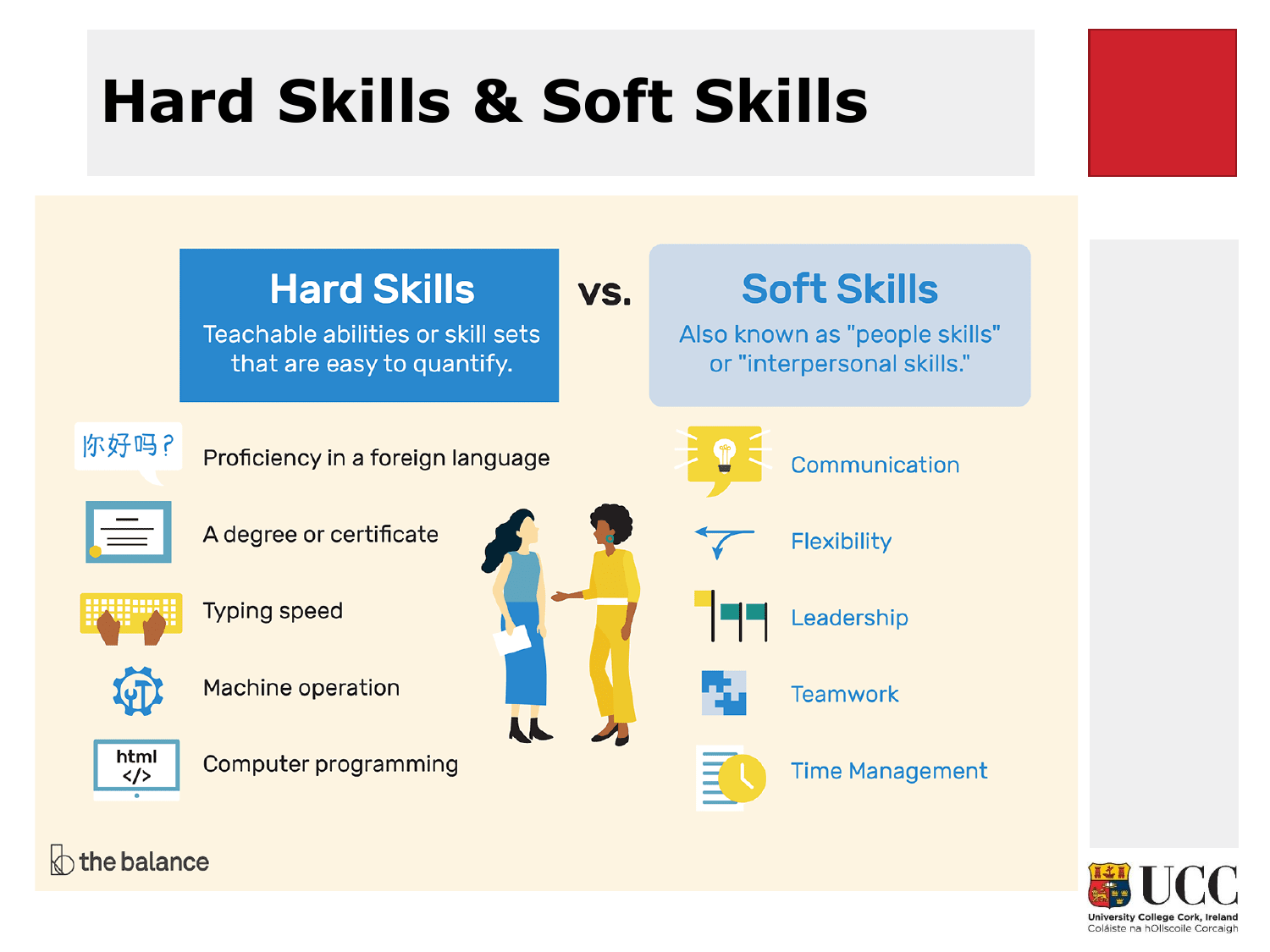## **What are the ingredients of job success?**

- **85%** of job success comes from having well-developed **soft skills & people skills.**
- **15%** of job success comes from technical skills & knowledge (hard skills)

These statistics were extrapolated from a Study of Engineering Education, authored by Charles Riborg Mann and published in **1918**  by the Carnegie Foundation.



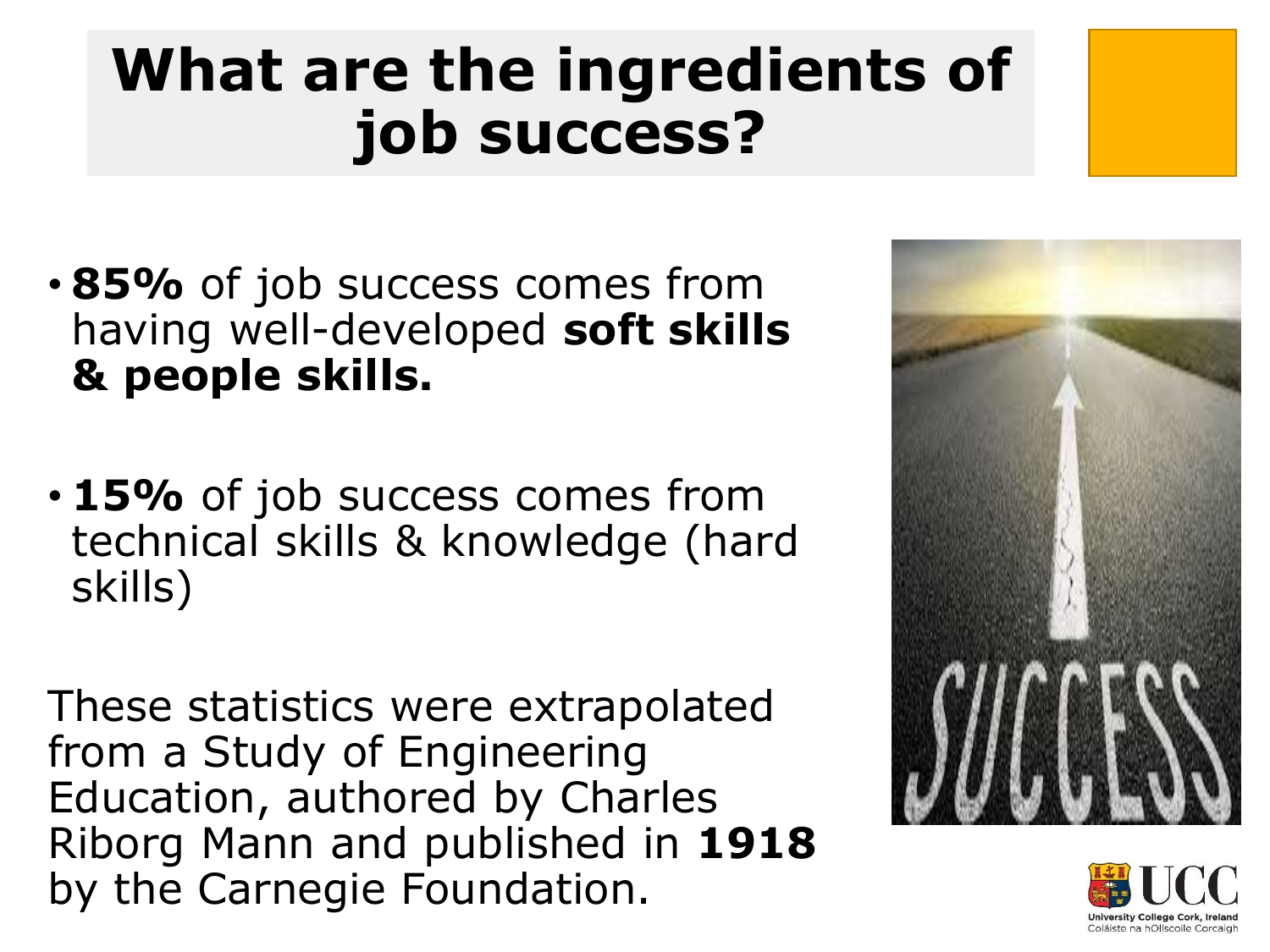### **What is leadership?**

•*Leadership – it starts with you. (P.Drucker)*

Leadership is about who you are Leadership is about how you act Leadership is about what you do Leadership is about how you work with others

### (Kotter, 2012)

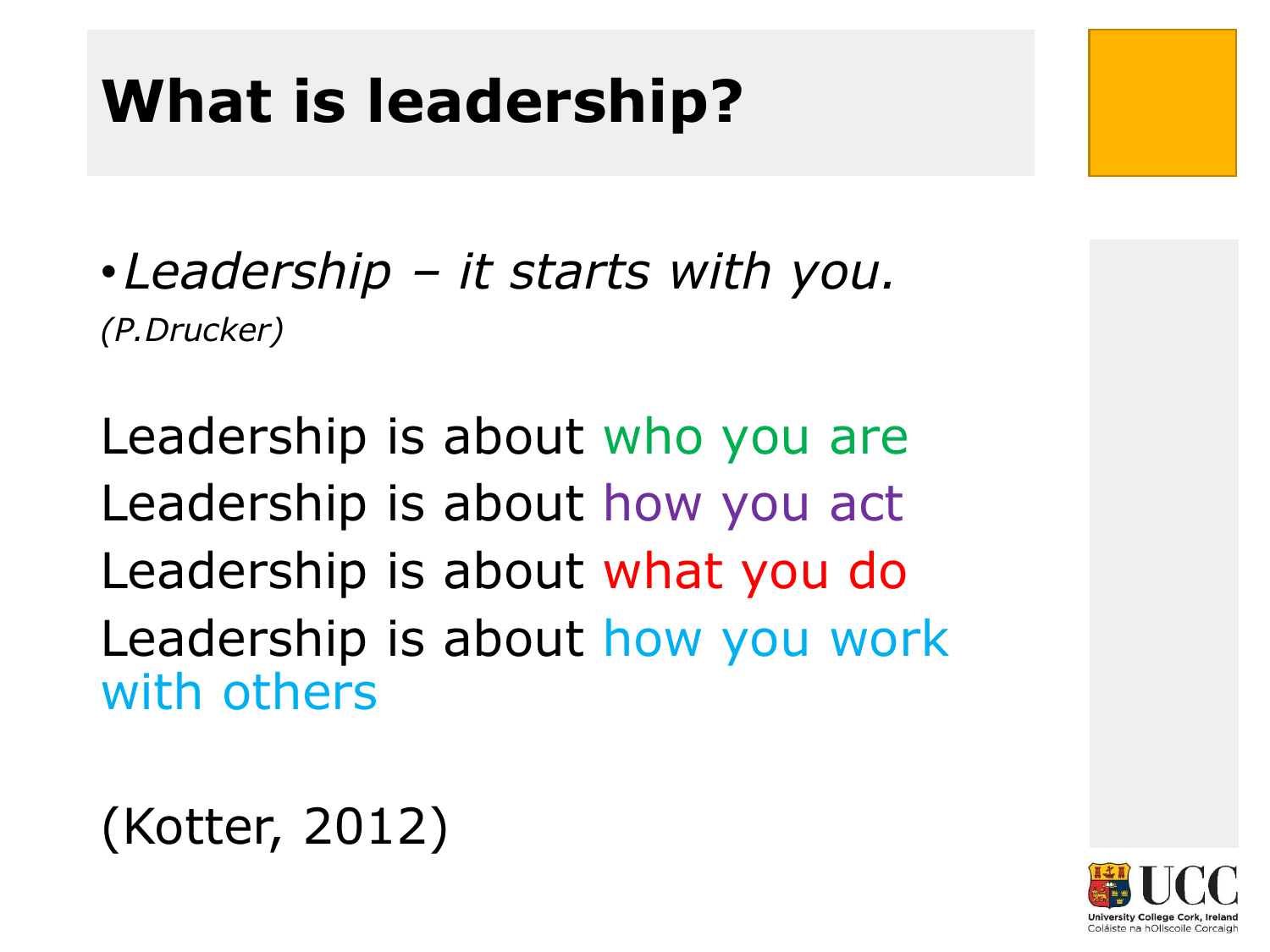#### **Leadership facets which create research effectiveness**

- Providing direction
- Creating a structure to support direction
- Having personal integrity
- Facilitating participation and consultation
- Fostering and supporting a collaborative environment





(Bryman, 2007 cited by Manville et al, 2015)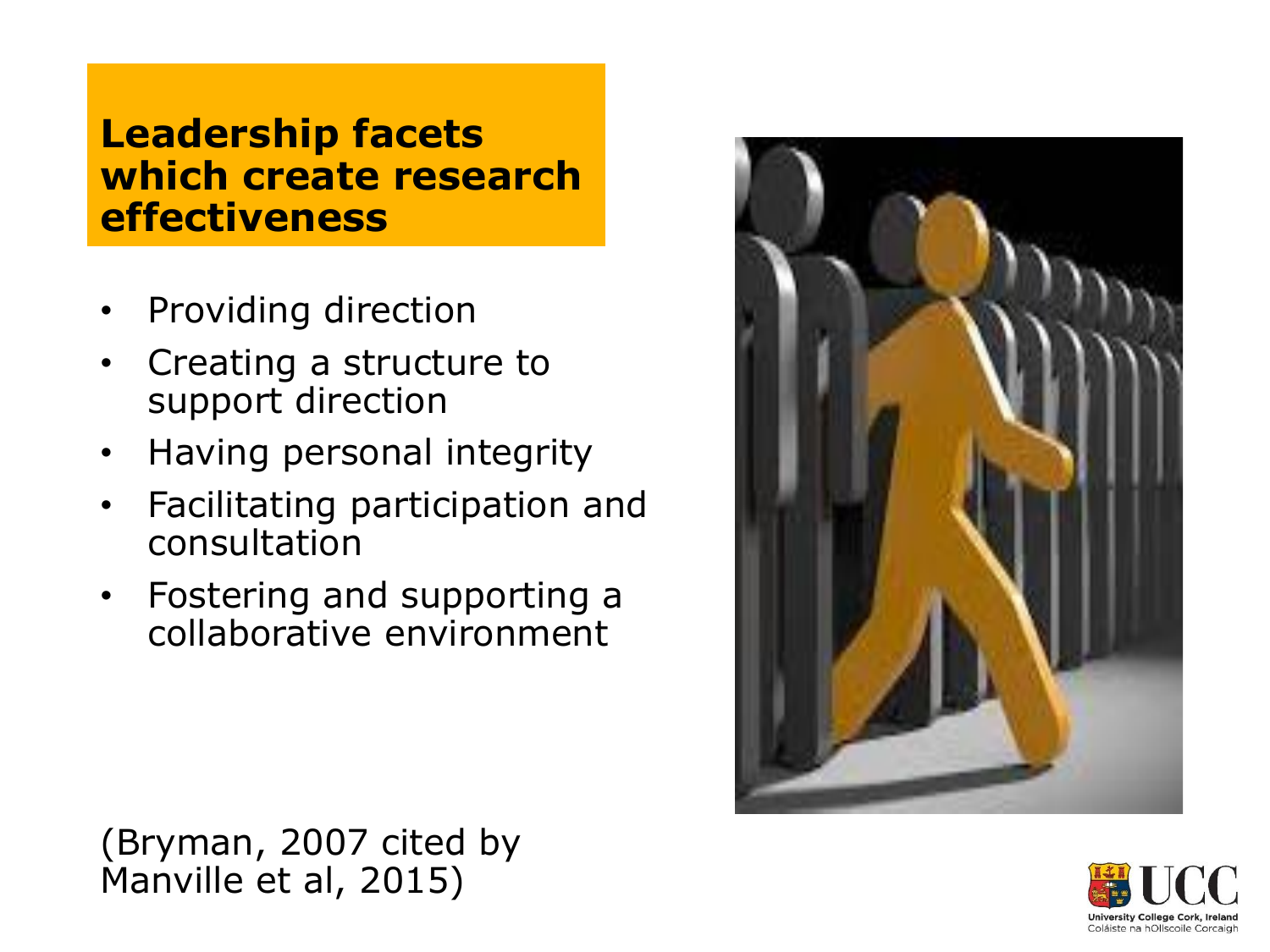## **What do followers look for in their leaders?**

#### **Authenticity**

• Followers want leaders who are extremely good at what they do, but who have not lost sight of where they have come from, or who they are.

#### **Significance**

• Followers tend to respond to leaders who make them feel like their contributions matter.

#### **Community**

• Followers also look for their leaders to create a sense of common purpose at work, and a desire within the group to relate and interact with each other.

#### **Excitement**

• What followers really want is to get a buzz and feeling of excitement from their leader.

Goffee and Jones, 'The Art of Followership', *European Business Forum* (Summer 2006), p 24.

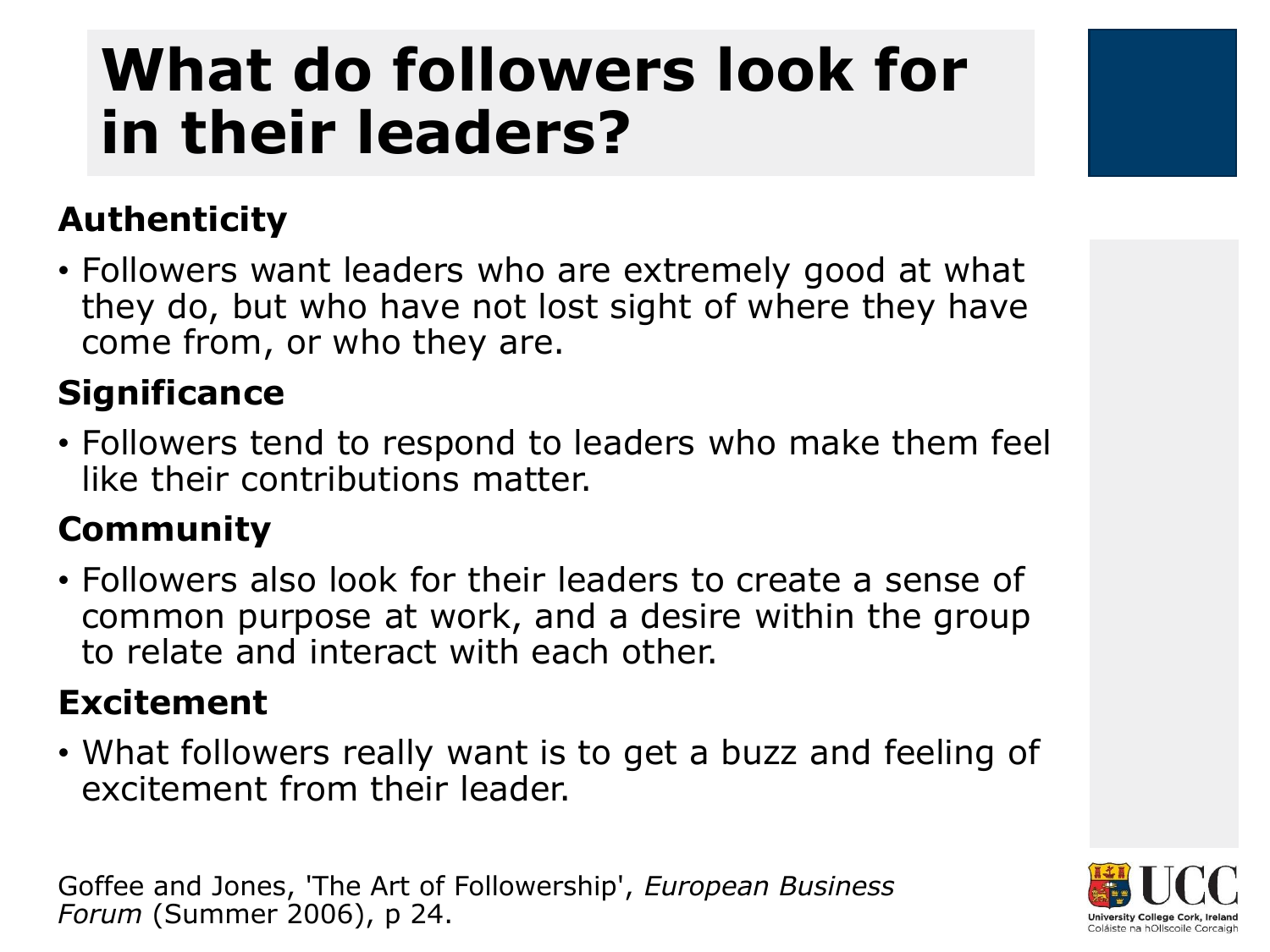#### **What is emotional intelligence (EQ/EI) and its role in leadership?**

- 5 Elements comprising
- Self-awareness.
- Self-regulation.
- Motivation.
- Empathy.
- Social skills.

Leaders who display and nurture high emotional intelligence inevitably become better leaders (Daniel Goleman, 2009)



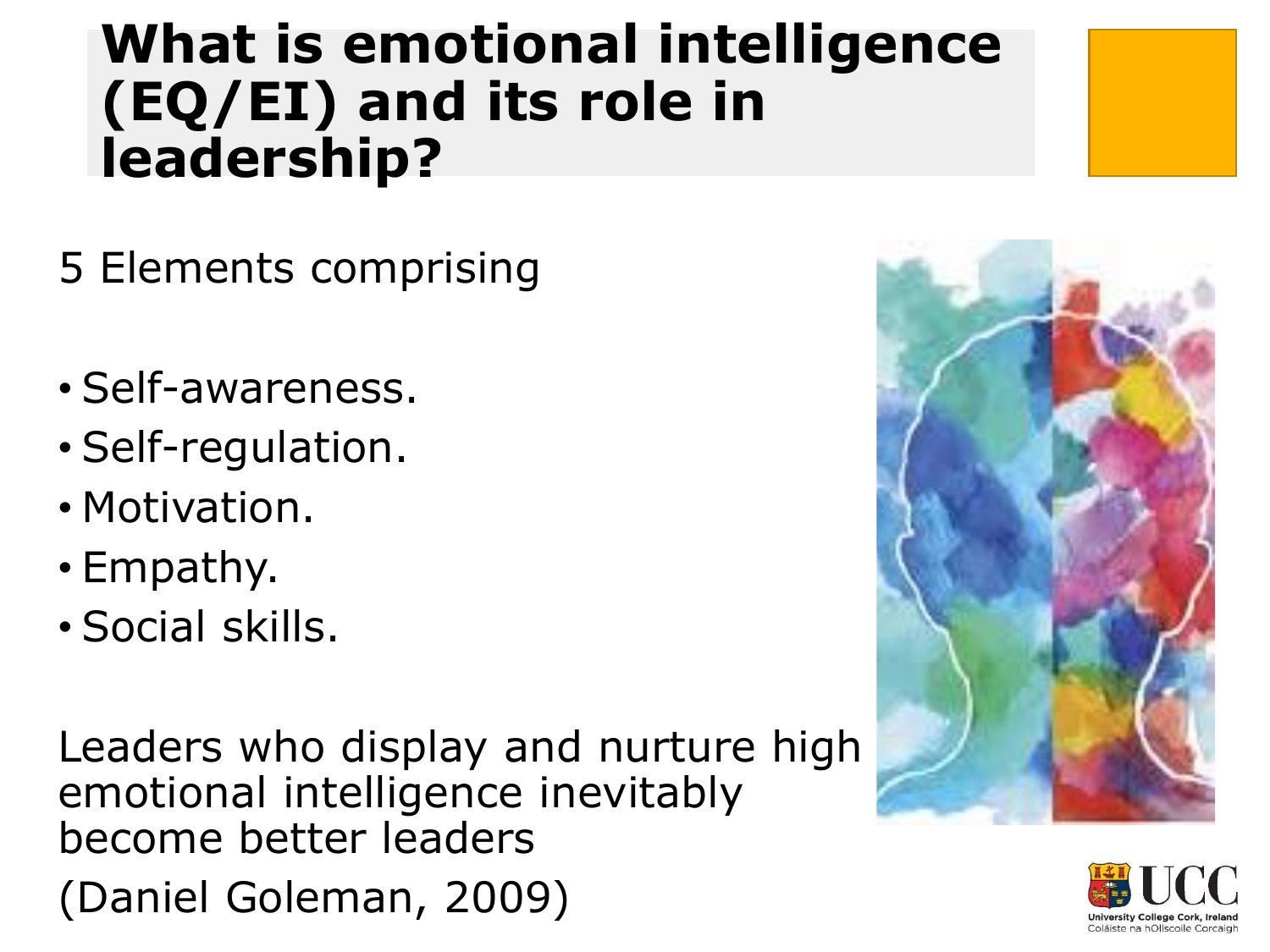### **Leadership Styles In Practice**

|                                            | Modus operandi of<br>the leader                             | <b>Style in a Phrase</b>      | <b>Underlying EI</b><br><b>Competencies</b>          | When this style<br>works best                                                       |            |
|--------------------------------------------|-------------------------------------------------------------|-------------------------------|------------------------------------------------------|-------------------------------------------------------------------------------------|------------|
|                                            |                                                             |                               |                                                      |                                                                                     |            |
| DIRECTIVE /<br><b>COERCIVE</b>             | <b>Demands</b><br>immediate<br>compliance                   | "Do what I tell<br>you, now!" | Drive to achieve,<br>initiative, self-<br>control    | In a crisis, to<br>kick start a<br>turnaround, or<br>with a problem                 |            |
| <b>AUTHORITATIVE /</b><br><b>VISIONARY</b> | <b>Mobilises</b><br>people toward a<br>vision               | "Come with<br>me."            | Self-confidence,<br>empathy, change<br>catalyst      | When changes<br>require a new<br>vision, or when<br>a clear direction<br>is needed. |            |
| <b>AFFILIATIVE</b>                         | <b>Creates</b><br>harmony and<br><b>builds</b><br>emotional | "People come<br>first"        | Empathy, building<br>relationships,<br>communication | To heal rifts in a<br>team, motivate<br>people during<br>stressful times.           |            |
|                                            | bonds                                                       |                               |                                                      |                                                                                     | <b>EAT</b> |

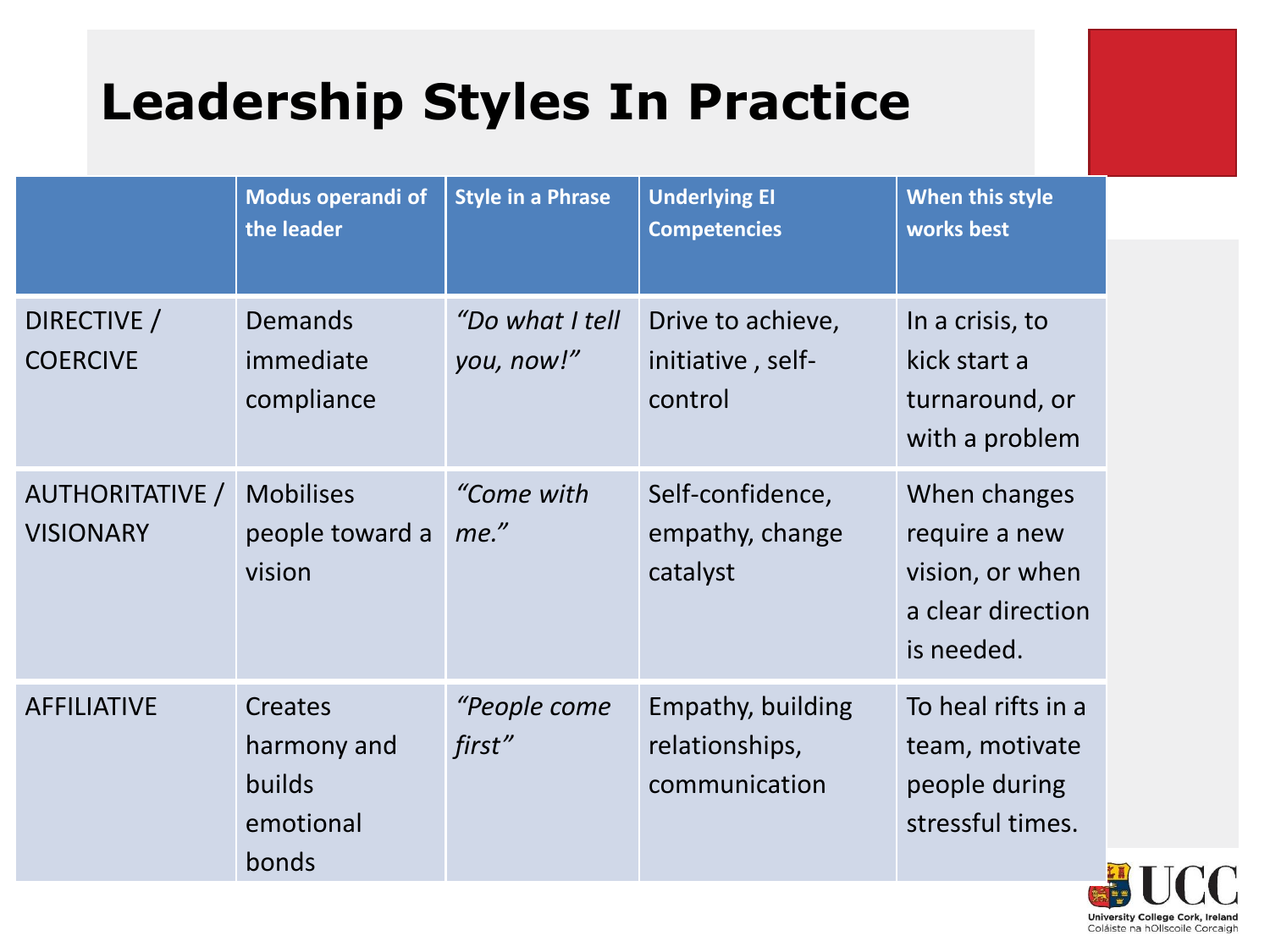### **Leadership Styles In Practice**

| <b>Leadership Style</b>                                 | Modus operandi of<br>the leader                        | <b>Style in a Phrase</b> | <b>Underlying EI</b><br><b>Competencies</b>               | When this style works<br>best                                                      |                    |
|---------------------------------------------------------|--------------------------------------------------------|--------------------------|-----------------------------------------------------------|------------------------------------------------------------------------------------|--------------------|
| PARTICIPATIVE /<br>DEMOCRATIC /<br><b>COLLABORATIVE</b> | <b>Forges</b><br>consensus<br>through<br>participation | "What do you<br>think?"  | Collaboration, team<br>leadership,<br>communication       | To build buy-in or<br>consensus, to get<br>input from valued<br>employees          |                    |
| PACE-SETTING                                            | Sets high<br>standards for<br>performance              | "Do as I do."            | Conscientiousness,<br>drive to achieve,<br>competent team | To get quick results<br>from a highly-<br>motivated and<br>competent team.         |                    |
| <b>COACHING</b>                                         | <b>Develops</b><br>people for the<br>future            | "Try this"               | Developing others,<br>empathy, self-<br>awareness         | To help an<br>employee improve<br>performance or<br>develop long-term<br>strengths | $\curvearrowright$ |

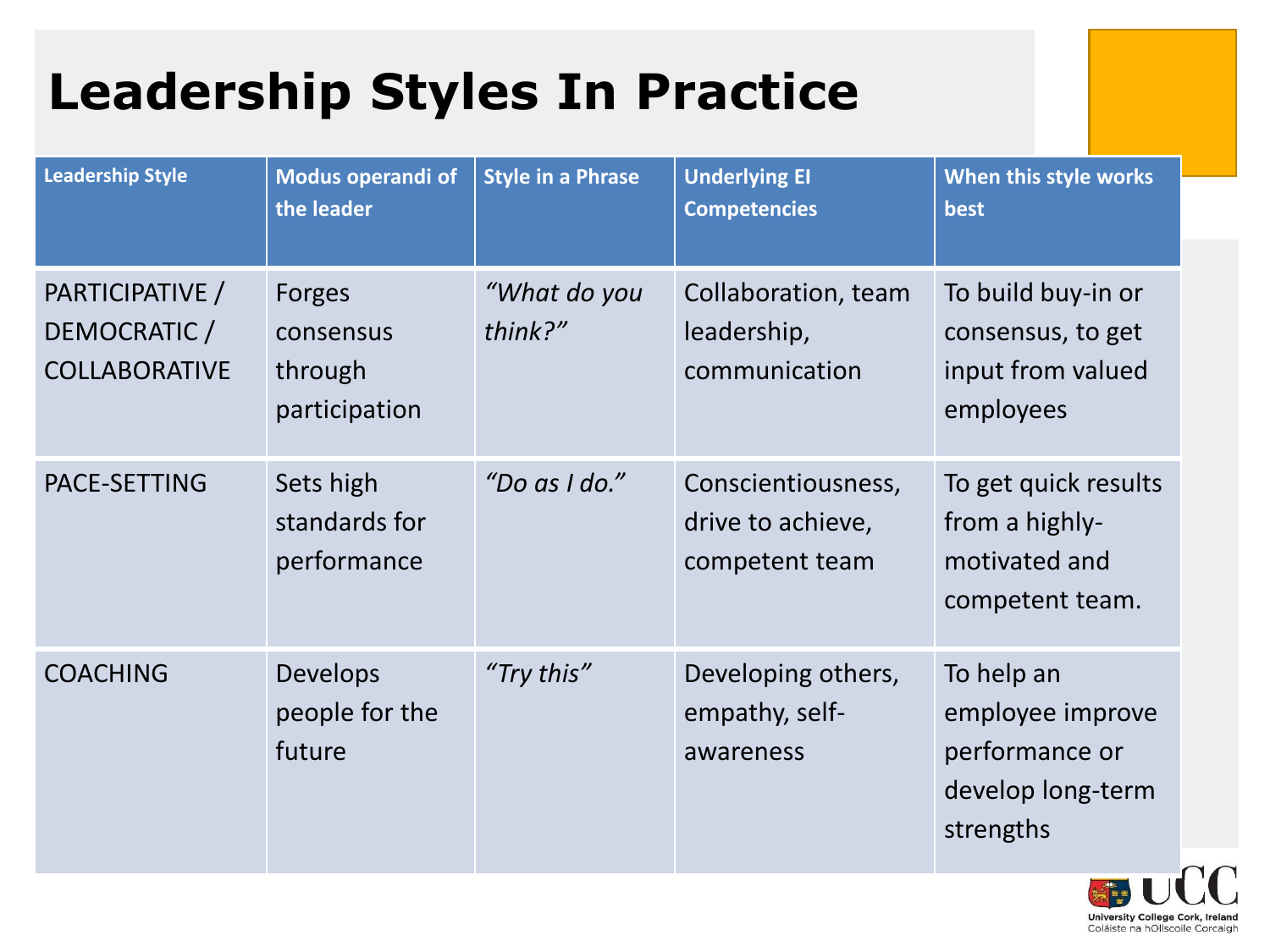# **The 3 C's of Remote Leadership**

(Wingard, J. Forbes, 2020)

- **Clarity** around goals, roles, expectations, boundaries and communication
- **Communication** without micro-managing
- **Connection** create and maintain trust and engagement